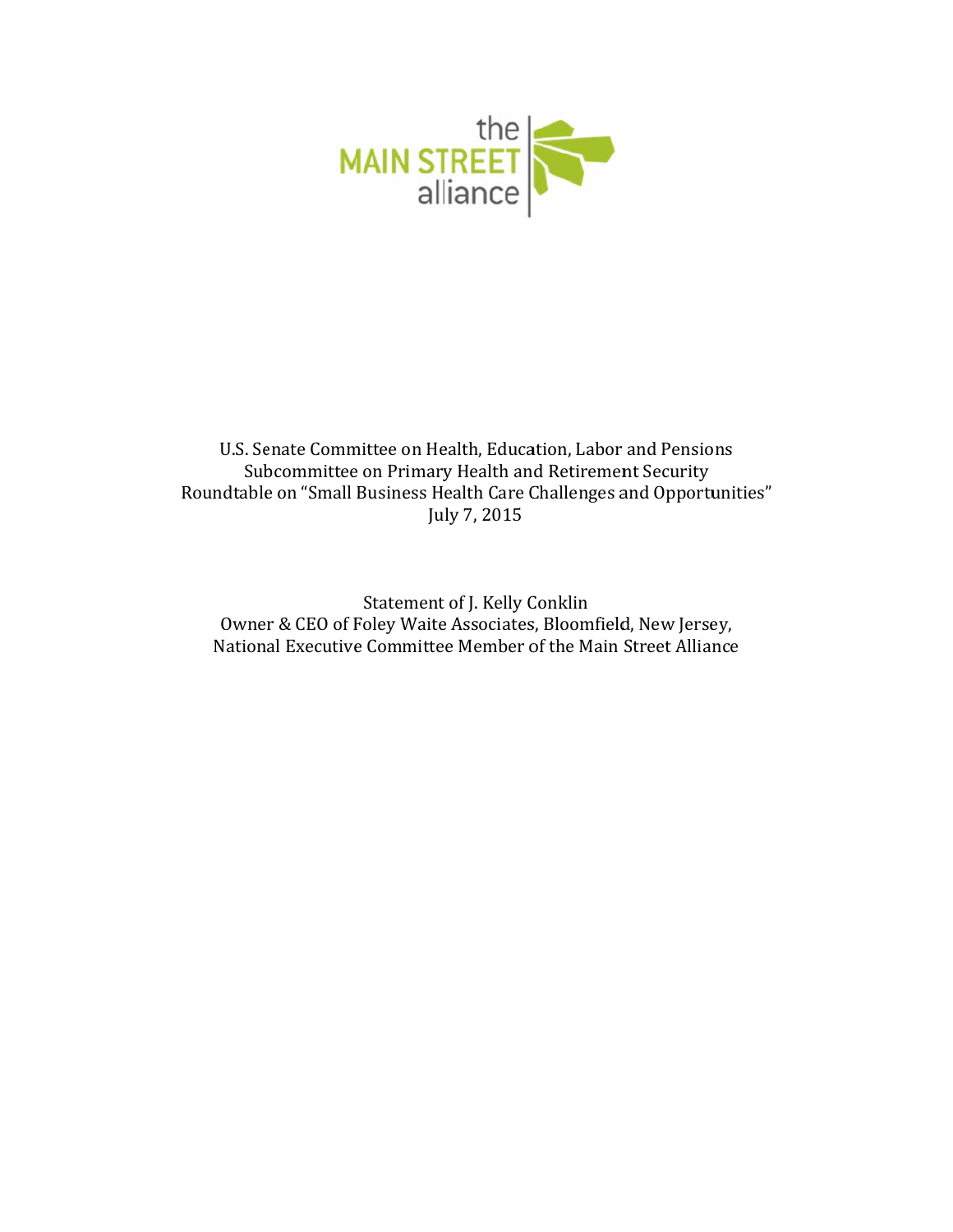Chairman Enzi and Senator Sanders, thank you for the opportunity to participate in today's roundtable to discuss the experience of small business owners purchasing coverage in the small business health insurance market. My colleagues and I at the Main Street Alliance, a national network of small business owners, proudly supported the passage of the Affordable Care Act. Today, I am eager not only to discuss how the law currently works for small business owners, but also to discuss how the law should be developed to ensure that it works for all small business owners. 

## *What is the current status of the health insurance market for small businesses; specifically plan options and costs in the small group market?*

Let me start by reiterating that I am a strong supporter of the Affordable Care Act and believe that the ACA is an important and crucial step forward for millions of Americans in gaining access to affordable healthcare coverage. Today, I'm here to discuss the ways in which I believe that the ACA should be improved to strengthen the program for small business owners.

Small business owners' experience in the small business market varies from state to state. From our perspective as a New Jersey company, we purchase health insurance in the small group market as we always have, through an agent. There is little appreciable difference between now and before the ACA in terms of options. There are many plans available to choose from and there is the same confusing, arcane language in the policy documents and in how the various plans are presented. That makes meaningful comparison among the plans almost impossible beyond the most basic considerations: premium cost, co-pays, deductibles and maximum annual out of pocket costs. As a small company with tight margins the first consideration is always premium cost.

Premium Increases. Premium increases over the previous 2 renewals, 2013/2014 have been in the neighborhood of 10 to 15%. That said this vear's is down about  $2\%$ and we reduced deductibles for the individual to 2,000 from 2,500. That did come with an annual increase in total maximum out of pocket from 5,000 to 6,000 per individual and 12,000 per family.

Age Banding. There was an initial "shock" when the new price schedules were implemented using age as the determinant factor of premium rates. In that initial adjustment we had the biggest rate increase in some time as a result of our older population of employees participating in our plan. As I recollect that was around 18%. 

Weak Rate Review. New Jersey does not have a strong rate review process nor does the federal exchange that serves New Jersey. It would help consumers like me if a strong rate review policy were set in place. Strong rate review has helped dampen down premium increases elsewhere. The ACA review process is weak. It only requires insurers to file rates if they exceed 10% and then it has no enforcement. A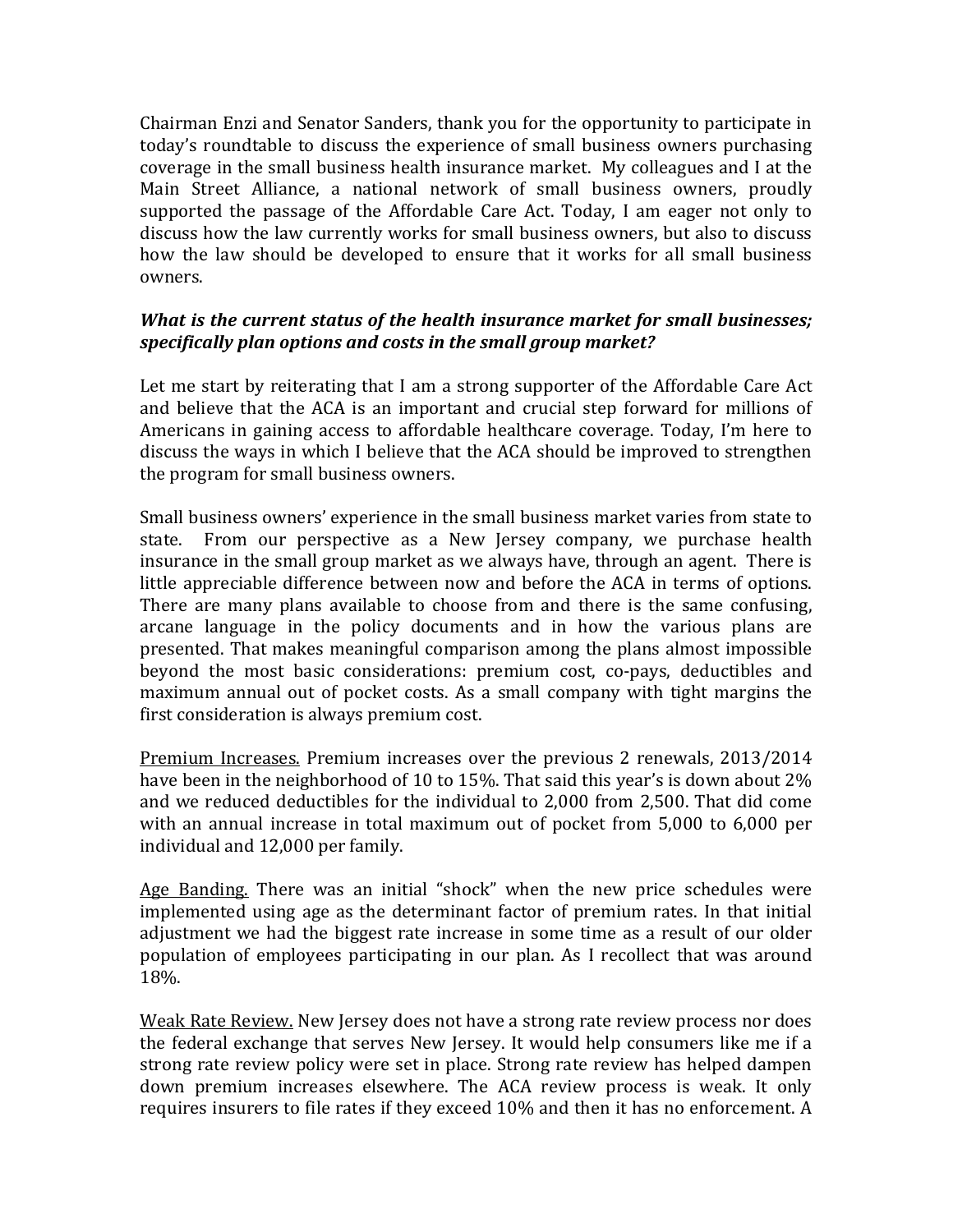rate review where the exchange could deny rates before they are used would be much more useful.

Active Purchasing. Furthermore, the exchanges are not what we call "active purchasers." They do not negotiate price and quality on behalf of the consumers. All exchanges should be required to do this.

Premium Aggregation. Some exchanges around the country are abandoning premium aggregation. This is an important tool for small businesses because it permits us to send premium dollars to the exchange and they pay the insurers. This eases the administrative burden. It appears to be a technology problem in some exchanges and it needs resources to fix it.

Increase Competition. One other thing would help with cost - very robust competition. I talk to my fellow small business owners around the country and discover that many of the SHOP exchanges have very little competition. Insurance companies that offer in the individual market should be required to offer in the SHOP exchanges also.

## *What tools and options are available and useful for small employers to offer some assistance to their employees?*

This is a difficult question to address. There is more information than ever available to anybody with enough time to investigate the available plans in their respective areas. In New Jersey with its high density, well-off population, the market is relatively rich affording options on the individual market that did not exist prior to the ACA through the exchange. But choosing a plan can be a daunting experience, filled with uncertainty and anxiety. Thankfully the comprehensive consumer protections I mentioned previously are in place to reduce the actual risk to individual consumers.

Tax Credits. It would help enormously if the small business tax credits were available to more small businesses. Currently only those with under 25 employees qualify. This should be expanded to at least 50. The salary limitations also should be increased. Small businesses want their employees insured and better credits would be a great help.

Cost of Older Dependents. We recently had our oldest employee move to Medicare. His younger wife could no longer be covered under our plan. In the exchange they were able to purchase a slightly higher quality plan, lower deductible, lower copays, for about \$50 more per month than the coverage she had under our plan. Medicare with part D and the additional supplements making his coverage complete, saved us enough in premium cost to raise his compensation to cover his additional out of pocket expenses and his wife's coverage, while saving us about \$200 per month.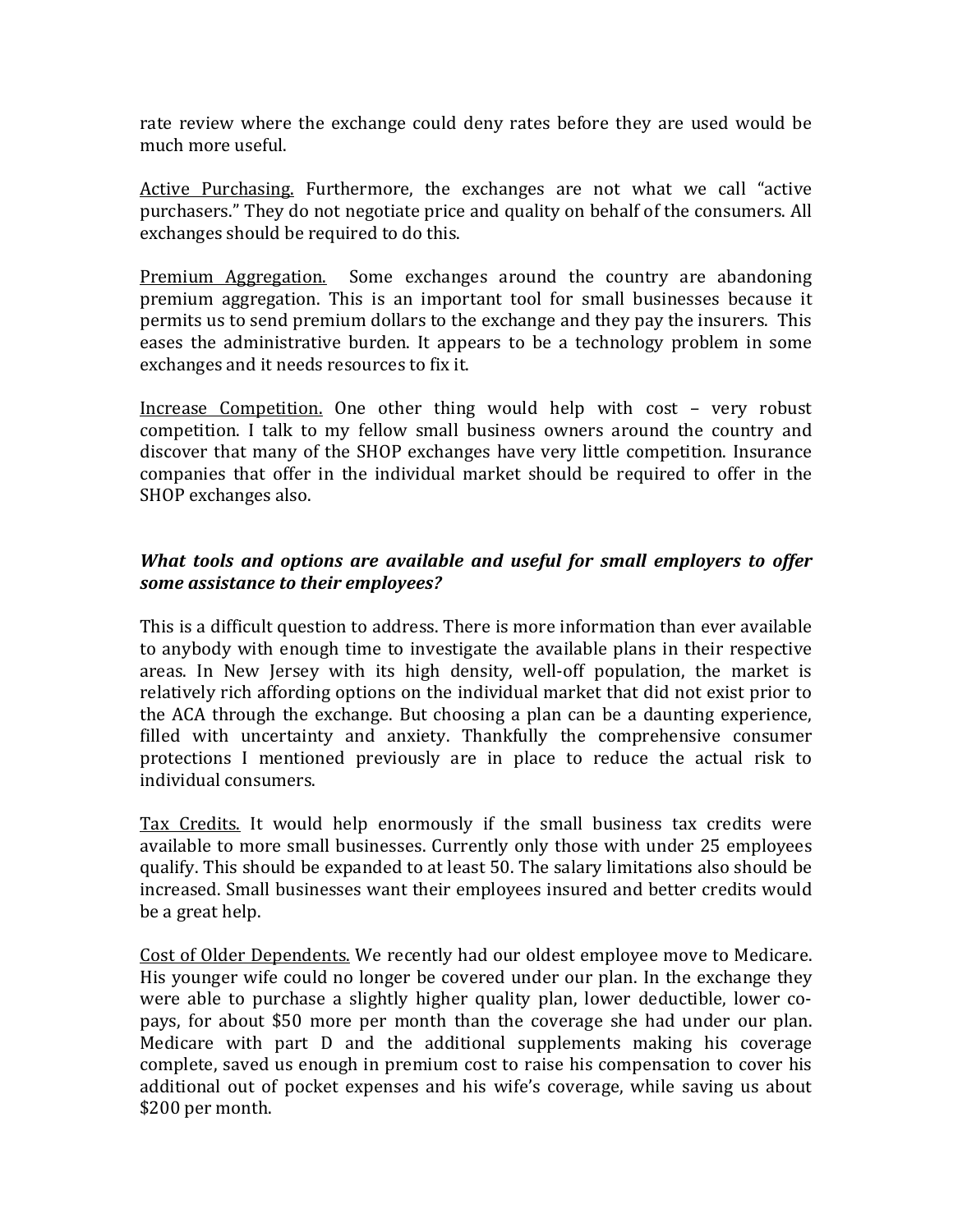## *What has worked, what hasn't worked, and what policy recommendations do you have for the Committee?*

From my perspective, the ACA has been an incredibly important program for individual consumers. It's time to take the next step and ensure that the ACA also works for small business owners and their employees.

In terms of next steps for improving the ACA, there are a number of things that might be done. Repeal is not one of them. Nor is a piece-by-piece alteration of the law that will have the same effect as repeal. Congress must act to restore faith that changes to the ACA come by way of improving access to care and by means resulting in affordable quality health care, not political victory laps.

Let's start with what is working. The consumer protection and community rating provisions of the ACA have been a success and must be preserved.

Consumer Protections. New Jersey's robust consumer protections prior to ACA, including EHB's and no exclusion for pre-existing conditions, made cost increases in our market tolerable. The uniform consumer protection standards contained in the ACA for health insurers, along the lines of New Jersey's, is a critical piece of the ACA that cannot be tampered with. No lifetime limits and no exclusions for pre-existing conditions are cornerstones of increased access and financial security and should not be altered as well. These features along with the MLR have had the expected effect of containing both premium increases and cost shifting by providers. This along with other features of the ACA is working to decelerate the rate of health care cost increases.

Community Rating. Another critically important piece of the ACA that must be preserved is Community Rating. Community rating is enormously important to small businesses. If a little business has a plan and an employee gets cancer or renal disease, we need to be protected from disaster. We also need to be protected from the simple process of aging. The community rating system should be improved by placing stricter limits on age banding.

**Improvements to ACA.** Now, I also believe that there are some basic policy measures that would dramatically improve the ACA for small business owners.

Tax Credits. As mentioned previously, Congress should expand the tax credits available to small business owners so that businesses with larger workforces or higher paid workers have access to those incentives. Currently these incentives are only available to business owners who employ 25 or fewer employees. This should be expanded to at least 50 employees. The salary limitations should be increased. Small business owners want their employees covered and better tax credits would help.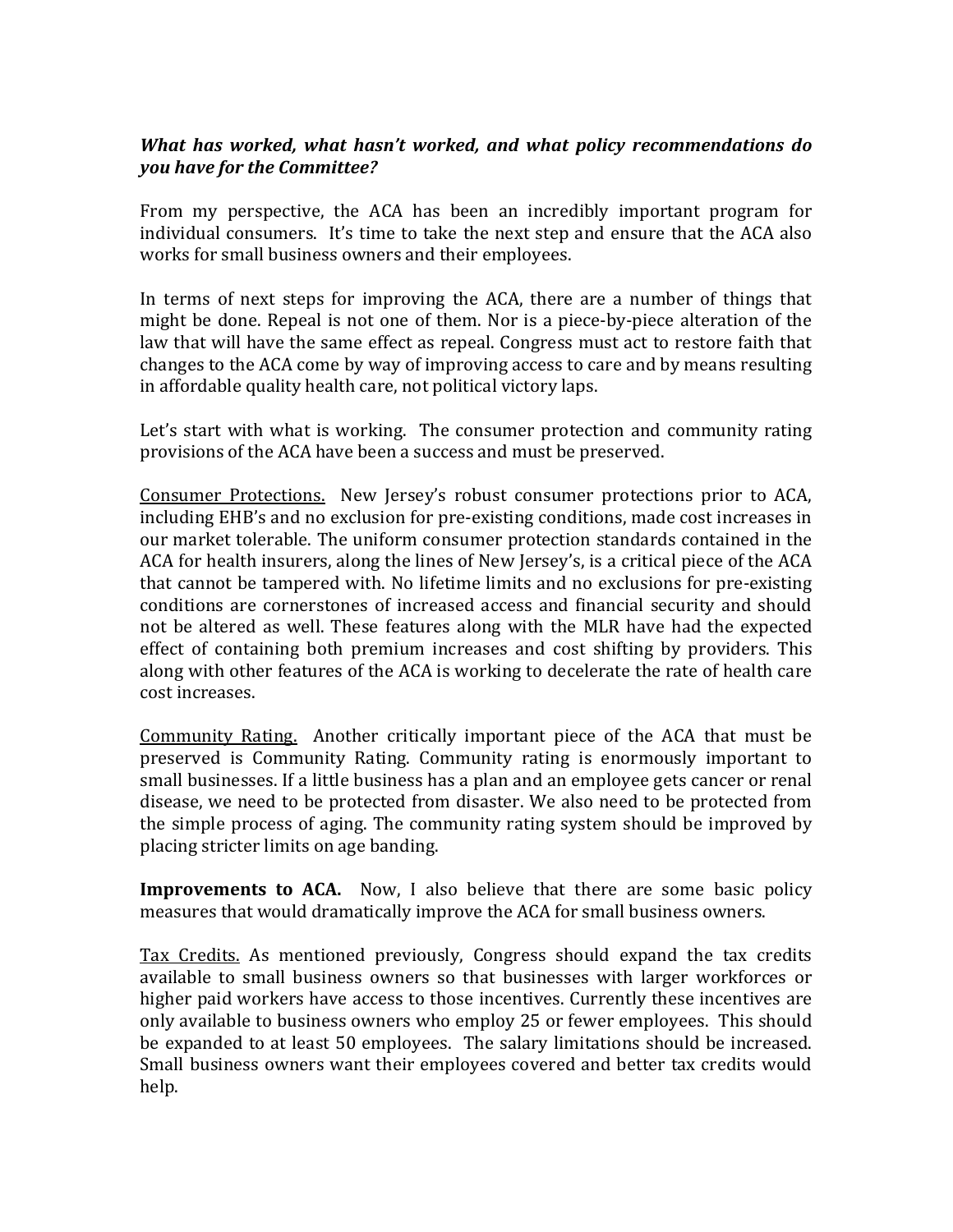Require SHOP Participation. Insurers who participate in the individual market in a given state should also be required to participate in the SHOP exchange in that state. This would ensure much needed competition in the exchanges.

Rate Review. Congress and the states should implement stronger rate review, including "prior approval" policies.

Technology. More investment should be directed toward technological improvement in the SHOP exchange market places. This should be done in a way that eases the administrative burden for participating small businesses.

Active Purchasing. Congress should require that the exchanges become active purchasers who negotiate rates and quality for their customers. This is an important bargaining measure that ensures better consumer costs.

Medicaid Expansion. I urge you to do everything in your power to foster the expansion of Medicaid. This program undergirds the market by assuring that cost shifting is reduced and many at risk populations are covered. Our businesses draw their customers from the neighborhoods that surround them. If there are huge coverage gaps in those neighborhoods, we lose business. Not having Medicaid expanded is costing us all.

The ACA is the first major step toward providing universal access to health care, an as yet unmet goal of the reform effort. As long as access is determined by one's ability to pay, whether at the point of service or in the purchase of insurance, our health care costs will continue to climb while quality and availability of care continues to decline. Voluntary charity care remains an inadequate alternative to mainstream access and that shortfall continues to contribute substantially to cost shifting and deferred care, leading to expensive and poor outcomes. We can do better. 

I don't live in a Magical Market Place where innovation and quality are always rewarded and fraud, abuse, incompetence and inefficiency are always weeded out. In the long run, the best way to ensure that the American healthcare system works for small businesses is to take the employer out of the health insurance provision business all together. Not by cutting people off, but by ensuring that everyone in American has access to quality care. Until every American has a card in their purse or wallet that guarantees access to a doctor- any doctor, anywhere, until emergency rooms only serve emergency patients and not emergency patients and the uninsured, I and my employees will pay too much for too little.

Our goal must be a comprehensive, all-inclusive health care delivery system in the United States. We should get on with it.

Thank you, Chairman Enzi and Senator Sanders. It has been a pleasure speaking with you today.